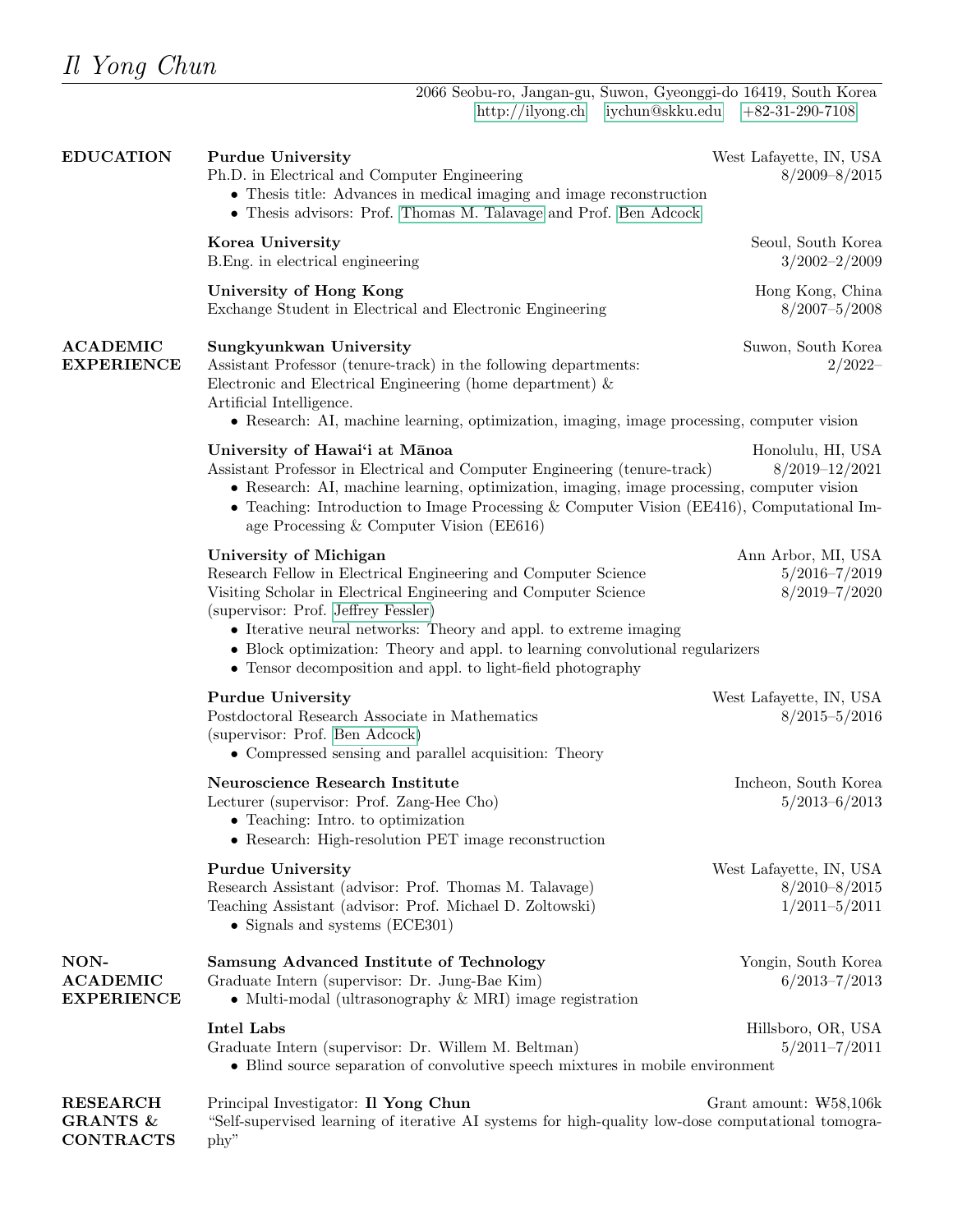Basic Science Research Program of the National Research Foundation of Korea (NRF), Ministry of Education 06/1/2022–5/31/2023

Principal Investigator: Il Yong Chun Grant amount: \$49,910 "Enabling high-quality low-dose X-ray CT for lung cancer screening with self-supervised iterative AI systems" Ingeborg v.F. McKee Fund of the Hawai'i Community Foundation 12/2/2020–6/1/2022

PUBLICATION Authorship and contributorship: The asterisks (\*) indicate equal contributions. I am the corresponding author of all my first-authored papers; except for some special cases, I let my students/mentees hold the corresponding authorship as the first author. For non-first-authored papers, daggers (†) indicate my (co-)corresponding authorship. The last author position is reserved for the individual who may have given significant intellectual inputs and/or supervised the overall work.

#### Preprints

Xiyu Zhang, Haowei Xiang, Il Yong Chun, Mert Pilanci, and Jeffrey A. Fessler, "Accelerated convolutional operator learning," preprint, Jun. 2019.

### Submitted Papers

Il Yong Chun<sup>(\*,†)</sup>, Dongwon Park<sup>(\*)</sup>, Xuehang Zheng<sup>(\*)</sup>, Se Young Chun<sup>(†)</sup>, and Yong Long<sup>(†)</sup>, "Self-supervised regression learning using domain knowledge: Applications to improving self-supervised denoising in imaging," submitted to IEEE Trans. Image Process., May 2022. [arXiv: 2205.04821.](https://arxiv.org/abs/2205.04821)

Jinkyu Lee, Muhyun Back, Sung Soo Hwang<sup>(†)</sup>, Il Yong Chun<sup>(†)</sup>, "Improved real-time monocular SLAM using semantic segmentation on selective frames," under review by IEEE Trans. Intell. Transp. Syst., May 2022. [arXiv: 2105.00114.](https://arxiv.org/abs/2105.00114)

Md Yousuf Harun, Thomas T. F. Huang, Joshua Mellinger, Willy Chang, Adrianna Saymo, Brienne Walker, Kristen Hori, M Arifur Rahman, Il Yong Chun<sup>(†)</sup>, and Aaron T. Ohta<sup>(†)</sup>, "Improved UNet architecture for human embryo image segmentation," submitted to IEEE Trans. Med. Imag., Aug. 2020. [preprint.](https://www.dropbox.com/s/724uma1uax3kd9w/TMI_embryo%20segmentation.pdf?dl=0)

Xuehang Zheng<sup>(\*)</sup>, Il Yong Chun<sup>(\*)</sup>, Zhipeng Li, Yong Long, and Jeffrey A. Fessler, "Sparse-view X-ray CT reconstruction using  $\ell_1$  prior with learned transform," submitted to IEEE Trans. Comput. Imag., Feb. 2019. [arXiv: 1711.00905.](http://arxiv.org/abs/1711.00905)

#### Journal Papers

Zhipeng Li, Yong Long<sup>(†)</sup>, and **Il Yong Chun**<sup>(†)</sup>, "An improved iterative neural network for high-quality image-domain material decomposition in dual-energy CT," to appear in *Med. Phys.*, Jun. 2022. [doi: 10.1002/mp.15817.](https://doi.org/10.1002/mp.15817)

Dehui Zhang(∗) , Zhen Xu(∗) , Zhengyu Huang(∗) , Audrey Rose Gutierrez, Cameron J. Blocker, Che-Hung Liu, Miao-Bin Lien, Gong Cheng, Zhe Liu, Il Yong Chun<sup>(†)</sup>, Jeffrey A. Fessler<sup>(†)</sup>, Zhaohui Zhong<sup>(†)</sup>, Theodore B. Norris<sup>(†)</sup>, "3D imaging and tracking with a neural network enabled graphene transparent multi-focal-plane imaging system," Nat. Commun., 12:2413, Apr. 2021. [doi:](https://doi.org/10.1038/s41467-021-22696-x) [10.1038/s41467-021-22696-x.](https://doi.org/10.1038/s41467-021-22696-x)

Il Yong Chun, Zhengyu Huang<sup>(\*)</sup>, Hongki Lim<sup>(\*)</sup>, and Jeffrey A. Fessler, "Momentum-Net: Fast and convergent iterative neural network for inverse problems," early access in IEEE Trans. Pattern Anal. Mach. Intell., Jul. 2020. [doi: TPAMI.2020.3012955.](https://doi.org/10.1109/TPAMI.2020.3012955)

Hongki Lim, Il Yong Chun, Yuni K. Dewaraja, and Jeffrey A. Fessler, "Improved low-count quantitative PET reconstruction with an iterative neural network," IEEE Trans. Med. Imag., 39(11):3512-3522, Nov. 2020. [doi: 10.1109/TMI.2020.2998480.](https://doi.org/10.1109/TMI.2020.2998480)

Miao-Bin Lien, Che-Hung Liu, Il Yong Chun, Saiprasad Ravishankar, Hung Nien, Minmin Zhou, Jeffrey A. Fessler, Theodore B. Norris, and Zhaohui Zhong, "Ranging and light field imaging with transparent photodetectors," Nat. Photonics, 14(3):143–148, Mar. 2020. [doi: 10.1038/s41566-019-](https://doi.org/10.1038/s41566-019-0567-3) [0567-3.](https://doi.org/10.1038/s41566-019-0567-3)

Il Yong Chun and Jeffrey A. Fessler, "Convolutional analysis operator learning: Acceleration and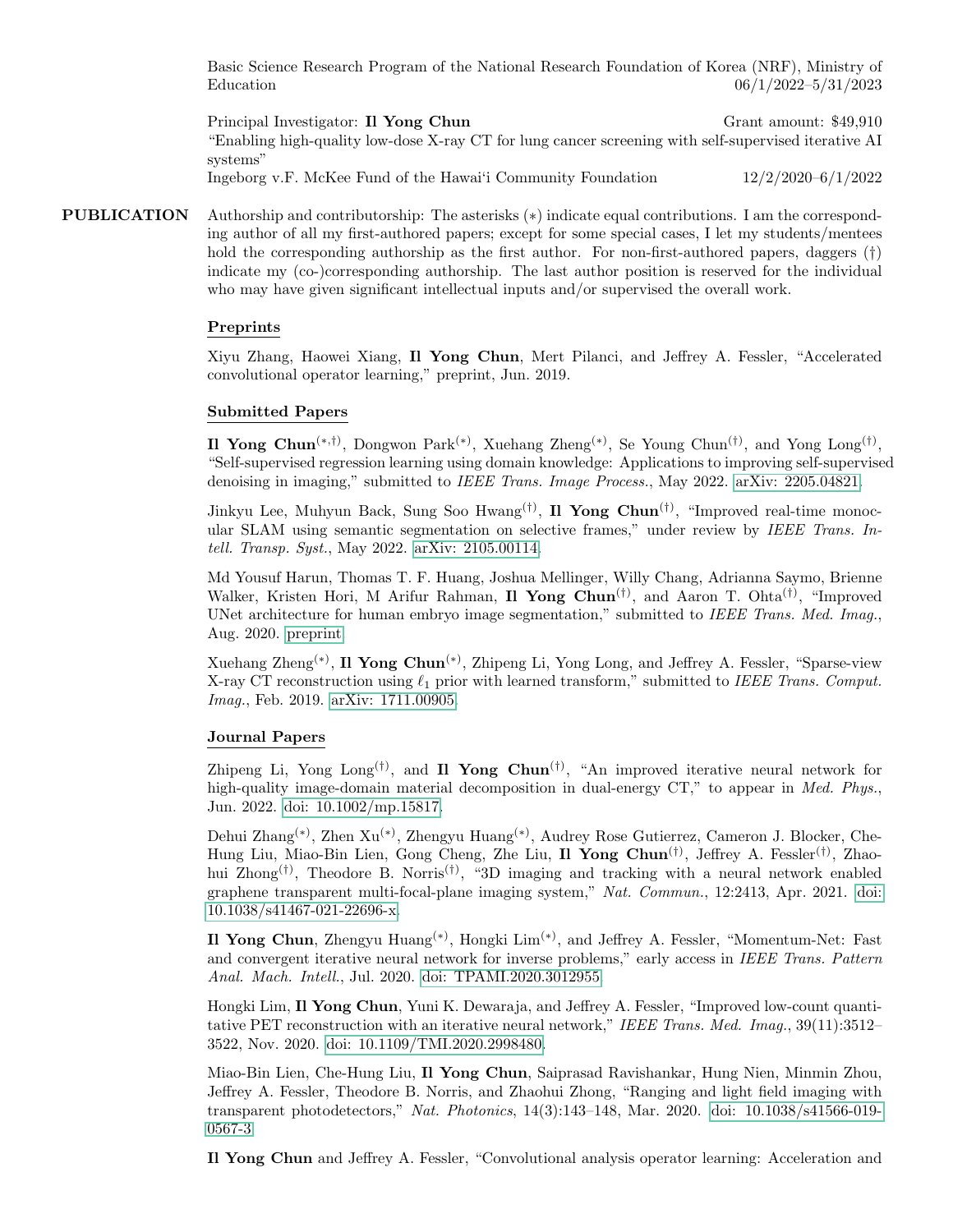convergence," IEEE Trans. Image Process., 29:2108–2122, 2020. [doi: 10.1109/TIP.2019.2937734.](https://doi.org/10.1109/TIP.2019.2937734)

Il Yong Chun and Ben Adcock, "Uniform recovery from subgaussian multi-sensor measurements," Appl. Comput. Harmon. Anal., 48(2):731–765, Mar. 2020. [doi: 10.1016/j.acha.2018.09.003.](https://doi.org/10.1016/j.acha.2018.09.003)

Il Yong Chun(∗) , David Hong(∗) , Ben Adcock, and Jeffrey A. Fessler, "Convolutional analysis operator learning: Dependence on training data," IEEE Signal Process. Lett., 26(8):1137–1141, Aug. 2019. [doi: 10.1109/LSP.2019.2921446.](https://doi.org/10.1109/LSP.2019.2921446)

Ikbeom Jang, Il Yong Chun, Bari Sumra, Evan L. Breedlove, Brian R. Cummiskey, Taylor A. Lee, Roy J. Lycke, Victoria N. Poole, Trey E. Shenk, Diana O. Svaldi, Gregory G. Tamer, Jr., Larry J. Leverenz, Eric A. Nauman, and Thomas M. Talavage, "Every hit matters: White matter integrity changes in high school football athletes are correlated with repetitive head acceleration event exposure," Neuroimage: Clinical, 24:101930, Jul. 2019. [doi: 10.1016/j.nicl.2019.101930.](https://doi.org/10.1016/j.nicl.2019.101930)

Il Yong Chun and Jeffrey A. Fessler, "Convolutional dictionary learning: Acceleration and convergence," IEEE Trans. Image Process., 27(4):1697–1712, Apr. 2018. [doi: 10.1109/TIP.2017.2761545.](https://doi.org/10.1109/TIP.2017.2761545)

Il Yong Chun and Ben Adcock, "Compressed sensing and parallel acquisition," IEEE Trans. Inf. Theory, 63(8):4860–4882, May 2017. [doi: 10.1109/TIT.2017.2700440.](https://doi.org/10.1109/TIT.2017.2700440)

Il Yong Chun, Song Noh, David J. Love, Thomas M. Talavage, Stephen Beckley, and Sherman J. Kisner, "Mean squared error (MSE)-based excitation pattern design for parallel transmit and receive SENSE MRI image reconstruction," IEEE Trans. Comput. Imag., 2(4):424–439, Dec. 2016. [doi: 10.1109/TCI.2016.2610141.](https://doi.org/10.1109/TCI.2016.2610141)

Il Yong Chun, Ben Adcock, and Thomas M. Talavage, "Efficient compressed sensing SENSE pMRI reconstruction with joint sparsity promotion," IEEE Trans. Med. Imag., 5(1):354–368, Jan. 2016. [doi: 10.1109/TMI.2015.2474383.](https://doi.org/10.1109/TMI.2015.2474383)

Il Yong Chun, Xianglun Mao, Eric L. Breedlove, Larry J. Leverenz, Eric A. Nauman, and Thomas M. Talavage, "DTI detection of longitudinal WM abnormalities due to accumulated head impacts," Dev. Neuropsychol., 40(2):92–97, May 2015. [doi: 10.1080/87565641.2015.1020945.](https://doi.org/10.1080/87565641.2015.1020945)

#### Selected-Conference Papers

Il Yong Chun(∗) , Xuehang Zheng(∗) , Yong Long, and Jeffrey A. Fessler, "BCD-Net for low-dose CT reconstruction: Acceleration, convergence, and generalization," in Proc. Med. Image Compt. and Computer Assist. Interven. (MICCAI), pp. 31–40, Shenzhen, China, Oct. 2019. [doi: 10.1007/978-3-](https://doi.org/10.1007/978-3-030-32226-7_4) [030-32226-7](https://doi.org/10.1007/978-3-030-32226-7_4) 4.

#### Conference Papers & Abstracts

Hyun Min Han, Il Yong Chun, and Sung Soo Hwang, "Improvement of NeRF (Neural Radiance Field) using depth information," in Proc. Inst. Elect. & Info. Eng. (IEIE) Conf. (Fall), 44(2):329– 332, Nov. 2021.

Muhyun Back, Jinkyu Lee, Kyuho Bae, Sung Soo Hwang<sup>(†)</sup>, and Il Yong Chun<sup>(†)</sup>, "Improved and efficient inter-vehicle distance estimation using road gradients of ego and target vehicles," in Proc. IEEE Intl. Conf. Auton. Syst. (ICAS), pp. 324–328, Virtual Conf., Aug. 2021. [doi:](https://doi.org/10.1109/ICAS49788.2021.9551167) [10.1109/ICAS49788.2021.9551167.](https://doi.org/10.1109/ICAS49788.2021.9551167)

Siqi Ye, Yong Long, and Il Yong Chun, "Momentum-Net for low-dose CT image reconstruction," in Proc. Asilomar Conf. on Signals, Syst., and Comput., pp. 1–4, Pacific Grove, CA, Nov. 2020. [doi: 10.1109/IEEECONF51394.2020.9443547.](https://doi.org/10.1109/IEEECONF51394.2020.9443547)

Zhengyu Huang, Jeffrey A. Fessler, Theodore B. Norris, Il Yong Chun "Light-field reconstruction and depth estimation from focal stack images using convolutional neural networks," in Proc. IEEE Intl. Conf. on Acoust., Speech, and Signal Process. (ICASSP), pp. 8648–8652, Barcelona, Spain, May 2020. [doi: 10.1109/ICASSP40776.2020.9053586.](https://doi.org/10.1109/ICASSP40776.2020.9053586) (Invited paper)

Zhipeng Li, Il Yong Chun, and Yong Long, "Image-domain material decomposition using an iterative neural network for dual-energy CT," in Proc. IEEE Intl. Symp. Biomed. Imag. (ISBI), pp. 651– 655, Iowa City, IA, Apr. 2020. [doi: 10.1109/ISBI45749.2020.9098590.](https://doi.org/10.1109/ISBI45749.2020.9098590)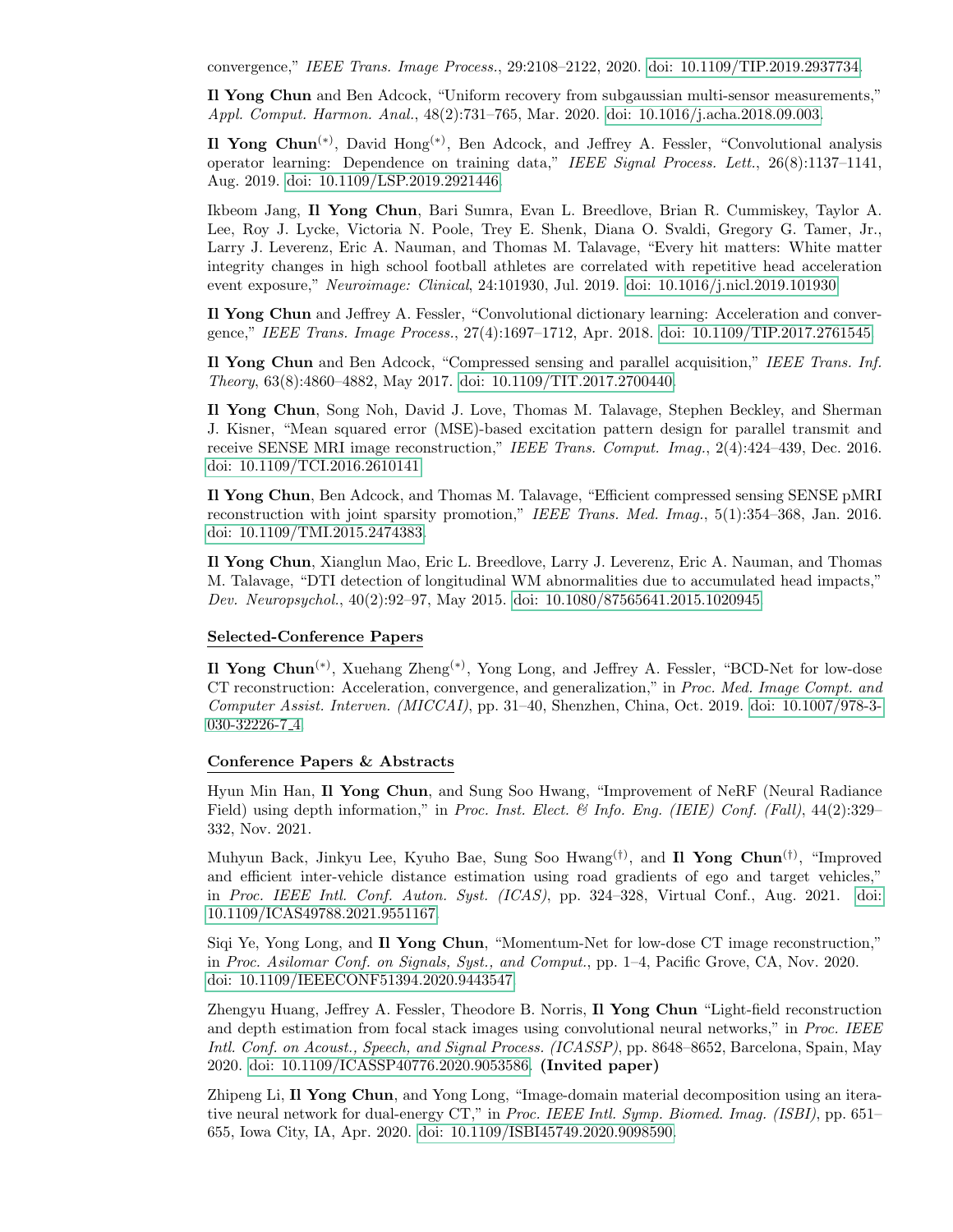Caroline Crockett, David Hong, Il Yong Chun, and Jeffrey A. Fessler, "Incorporating handcrafted filters in convolutional analysis operator learning for ill-posed inverse problems," in Proc. IEEE Intl. Workshop on Compt. Adv. in Multi-Sensor Adaptive Process. (CAMSAP), pp. 316–320, Guadeloupe, West Indies, Dec. 2019. [doi: 10.1109/CAMSAP45676.2019.9022669.](https://doi.org/10.1109/CAMSAP45676.2019.9022669) (Invited paper)

Hongki Lim, Il Yong Chun, Jeffrey A. Fessler, and Yuni K. Dewaraja, "Improved low count quantitative SPECT reconstruction with a trained deep learning based regularizer," J. Nuc. Med. (Abs. Book), 60(s1):42, May 2019. [Online] Available: [http://jnm.snmjournals.org/content/60/supplement\\_](http://jnm.snmjournals.org/content/60/supplement_1/42.short) [1/42.short](http://jnm.snmjournals.org/content/60/supplement_1/42.short).

Dehui Zhang, Zhen Xu, Zhengyu Huang, Audrey Rose Gutierrez, Il Yong Chun, Cameron J. Blocker, Gong Cheng, Zhe Liu, Jeffrey A. Fessler, Zhaohui Zhong, and Theodore B. Norris, "Graphenebased transparent photodetector array for multiplane imaging," in Proc. Conf. on Lasers and Electro-Optics (CLEO), p. SM4J.2, San Jose, CA, May 2019. [doi: 10.1364/CLEO](https://doi.org/10.1364/CLEO_SI.2019.SM4J.2) SI.2019.SM4J.2.

Il Yong Chun, Hongki Lim<sup>(\*)</sup>, Zhengyu Huang<sup>(\*)</sup>, and Jeffrey A. Fessler, "Fast and convergent iterative signal recovery using trained convolutional neural networks," in Proc. Annual Allerton Conf. on Commun., Control, and Comput., pp. 155–159, Monticello, IL, Oct. 2018. [doi: 10.1109/ALLER-](https://doi.org/10.1109/ALLERTON.2018.8635932)[TON.2018.8635932.](https://doi.org/10.1109/ALLERTON.2018.8635932) (Invited paper)

Il Yong Chun and Jeffrey A. Fessler, "Convolutional analysis operator learning: Application to sparse-view CT," in Proc. Asilomar Conf. on Signals, Syst., and Comput., pp. 1631-1635, Pacific Grove, CA, Oct. 2018. [doi: 10.1109/ACSSC.2018.8645500.](https://doi.org/10.1109/ACSSC.2018.8645500) (Invited paper)

Hongki Lim, Jeffrey A. Fessler, Yuni K. Dewaraja, and Il Yong Chun, "Application of trained deep BCD-Net to iterative low-count PET image reconstruction," in Proc. IEEE Nuclear Science Symp. and Med. Imag. Conf. (NSS-MIC), pp. 1–4, Sydney, Australia, Nov., 2018. [doi: 10.1109/NSS-](https://doi.org/10.1109/NSSMIC.2018.8824563)[MIC.2018.8824563.](https://doi.org/10.1109/NSSMIC.2018.8824563)

Il Yong Chun and Jeffrey A. Fessler, "Deep BCD-Net using identical encoding-decoding CNN structures for iterative image recovery," in Proc. IEEE Image, Video, and Multidim. Signal Process. (IVMSP) Workshop, pp. 1–5, Zagori, Greece, Apr. 2018. [doi: 10.1109/IVMSPW.2018.8448694.](https://doi.org/10.1109/IVMSPW.2018.8448694)

Cameron J. Blocker<sup>(\*)</sup>, Il Yong Chun<sup>(\*)</sup>, and Jeffrey A. Fessler, "Low-rank plus sparse tensor models for light-field reconstruction from focal stack data," in Proc. IEEE Image, Video, and Multidim. Signal Process. (IVMSP) Workshop, pp. 1–5, Zagori, Greece, Apr. 2018. [doi: 10.1109/IVM-](https://doi.org/10.1109/IVMSPW.2018.8448509)[SPW.2018.8448509.](https://doi.org/10.1109/IVMSPW.2018.8448509)

Saiprasad Ravishankar, Il Yong Chun, and Jeffrey A. Fessler, "Physics-driven deep training of dictionary-based algorithms for MR image reconstruction," in Proc. Asilomar Conf. on Signals, Syst., and Comput., pp. 1859–1863, Pacific Grove, CA, Nov. 2017. [doi: 10.1109/ACSSC.2017.8335685.](https://doi.org/10.1109/ACSSC.2017.8335685) (Invited paper)

Il Yong Chun and Jeffrey A. Fessler, "Convergent Convolutional Dictionary Learning using Adaptive Contrast Enhancement (CDL-ACE): Application of CDL to image denoising," in Proc. Sampling Theory and Appl. (SampTA), pp. 460–464, Tallinn, Estonia, Jul. 2017. [doi: 10.1109/SAMPTA.2017.8](https://doi.org/10.1109/SAMPTA.2017.8024378) [024378.](https://doi.org/10.1109/SAMPTA.2017.8024378)

Il Yong Chun, Xuehang Zheng, Yong Long, and Jeffrey A. Fessler, "Sparse-view X-ray CT reconstruction using  $\ell_1$  regularization with learned sparsifying transform," in Proc. Intl. Mtg. on Fully 3D Image Recon. in Rad. and Nuc. Med. (Fully 3D), pp. 115–119, Xi'an, China, Jun. 2017. [Online] Available: <http://onlinelibrary.fully3d.org/papers/2017/Fully3D.2017-11-3109002.pdf>.

Ikbeom Jang, Il Yong Chun, Bari Sumra, Yukai Zou, Eric A. Nauman, and Thomas M. Talavage, "DTI reveals persistent effects on white matter in football players with history of sports-related concussion," IN Neuroimaging Symp., Bloomington, IN, Nov. 2016.

Il Yong Chun and Ben Adcock, "Compressed sensing and parallel acquisition: Optimal uniform and nonuniform recovery guarantees," Shannon Centennial Symp., Ann Arbor, MI, Sep. 2016.

Il Yong Chun, Chen Li, and Ben Adcock, "Sparsity and parallel acquisition: Optimal uniform and nonuniform recovery guarantees," in Proc. IEEE Intl. Conf. on Multimedia and Expo Workshop (ICMEW), pp. 1–6, Seattle, WA, Jul. 2016. [doi: 10.1109/ICMEW.2016.7574710.](https://doi.org/10.1109/ICMEW.2016.7574710)

Il Yong Chun and Ben Adcock, "Optimal sparse recovery for multi-sensor measurements," in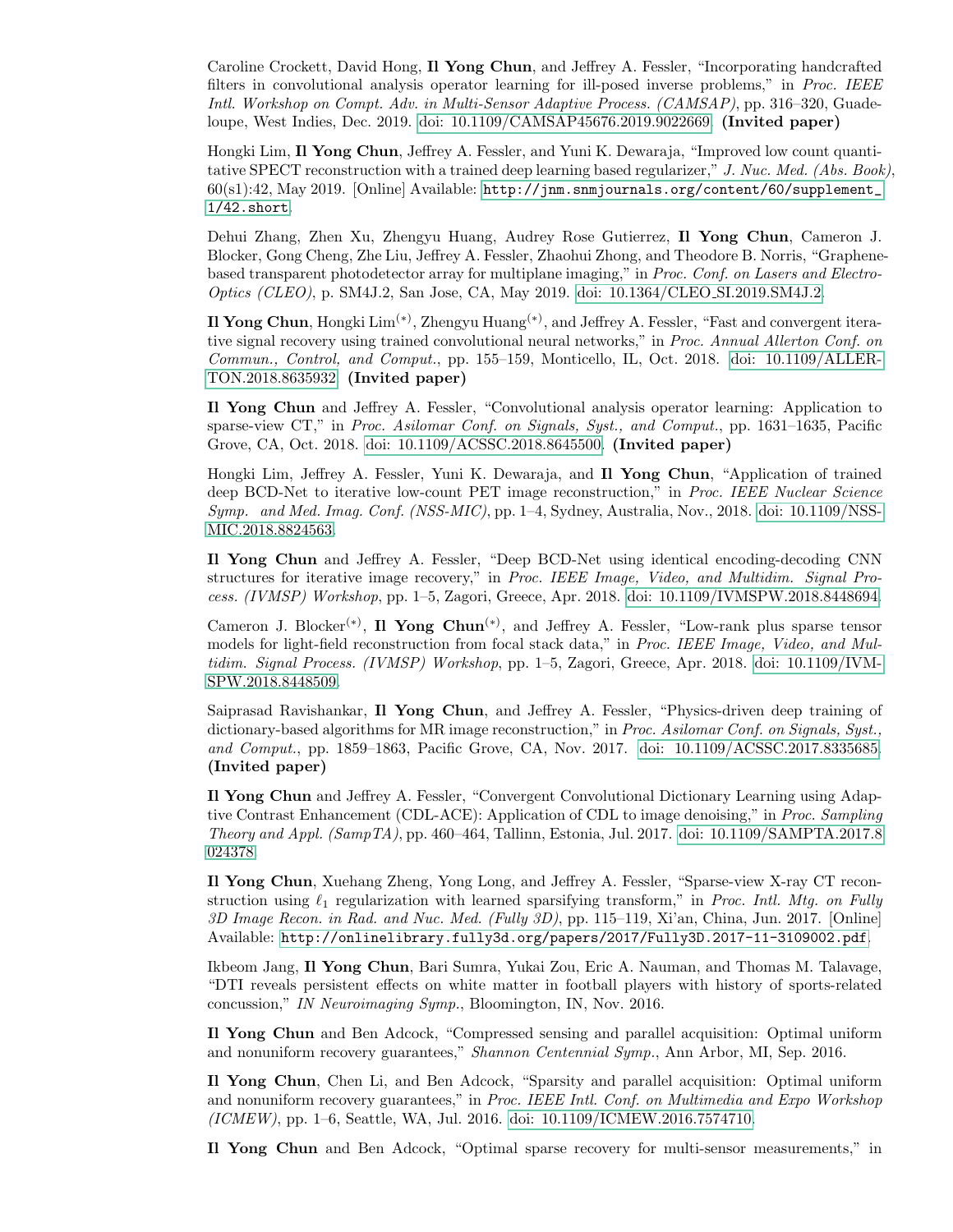Proc. IEEE Inf. Theory Workshop (ITW), pp. 270–274, Cambridge, UK, Sep. 2016. [doi: 10.1109/IT](https://doi.org/10.1109/ITW.2016.7606838) [W.2016.7606838.](https://doi.org/10.1109/ITW.2016.7606838)

Sumra Bari, Il Yong Chun, Larry J. Leverenz, Eric A. Nauman, and Thomas M. Talavage, "DTI detection of WM abnormalities using randomization test with complete and incomplete pairs," in Proc. Org. for Hum. Brain Mapp. (OHBM), Honolulu, HI, Jun. 2015.

Ikbeom Jang, Il Yong Chun, Larry J. Leverenz, Eric A. Nauman, and Thomas M. Talavage, "DWI detection of WM abnormality and relation with collision events in high school athletes," in Proc. Org. for Hum. Brain Mapp. (OHBM), Honolulu, HI, Jun. 2015.

Ikbeom Jang, Il Yong Chun, Larry J. Leverenz, Eric A. Nauman, and Thomas M. Talavage, "Robust detection of axonal abnormalities in high school collision-sport athletes: Longitudinal single subject analysis," in Proc. Intl. Soc. Mag. Res. Med. (ISMRM), Toronto, ON, May 2015.

Il Yong Chun, Ben Adcock, and Thomas M. Talavage, "Efficient compressed sensing SENSE parallel MRI reconstruction with joint sparsity promotion and mutual incoherence enhancement," in Proc. IEEE Eng. Med. Biol. Conf. (EMBC), pp. 2424–2427, Chicago, IL, Aug. 2014. [doi:](https://doi.org/10.1109/EMBC.2014.6944111) [10.1109/EMBC.2014.6944111.](https://doi.org/10.1109/EMBC.2014.6944111)

Il Yong Chun, Ben Adcock, and Thomas M. Talavage, "Non-convex compressed sensing CT reconstruction based on tensor discrete Fourier slice theorem," in Proc. IEEE Eng. Med. Biol. Conf. (EMBC), pp. 5141–5144, Chicago, IL, Aug. 2014. [doi: 10.1109/EMBC.2014.6944782.](https://doi.org/10.1109/EMBC.2014.6944782)

Il Yong Chun, Allan Diaz, Sijia Qiu, Larry J. Leverenz, Eric A. Nauman, and Thomas M. Talavage, "DTI detection of symptomatic and asymptomatic injury due to repetitive hit exposures," IN Neuroimaging Symp., Bloomington, IN, Oct. 2013.

Il Yong Chun and Thomas M. Talavage, "Efficient compressed sensing statistical X-ray/CT reconstruction from fewer measurements," in Proc. Intl. Mtg. on Fully 3D Image Recon. in Rad. and Nuc. Med. (Fully 3D), pp. 30–33, Lake Tahoe, CA, Jun. 2013. [Online] Available: [http://onlinelibr](http://onlinelibrary.fully3d.org/papers/2017/Fully3D.2017-11-3109002.pdf)ary. [fully3d.org/papers/2017/Fully3D.2017-11-3109002.pdf](http://onlinelibrary.fully3d.org/papers/2017/Fully3D.2017-11-3109002.pdf).

Il Yong Chun, Allan Diaz, Xiaodong Li, Yun Jang Jin, Larry J. Leverenz, Eric A. Nauman, and Thomas M. Talavage, "DTI detection of symptomatic and asymptomatic injury due to repetitive head blows," in *Proc. Org. for Hum. Brain Mapp. (OHBM)*, Seattle, WA, Jun. 2013.

Il Yong Chun and Thomas M. Talavage, "Fast non-convex statistical compressed sensing MRI reconstruction based on approximated  $Lp(0 < p < 1)$ -quasi-norm with fewer measurements than using L1-norm," in Proc. Intl. Soc. Mag. Res. Med. (ISMRM), Salt Lake City, UT, Apr. 2013.

Il Yong Chun and Thomas M. Talavage, "Edge-preserving non-iterative MAP SENSE MRI reconstruction," in Proc. Intl. Soc. Mag. Res. Med. (ISMRM), Salt Lake City, UT, Apr. 2013.

Il Yong Chun and Thomas M. Talavage, "Sparse Tikhonov-regularized SENSE MRI reconstruction," in Proc. Intl. Soc. Mag. Res. Med. (ISMRM), Salt Lake City, UT, Apr. 2013.

Il Yong Chun, Allan Diaz, Yun Jang Jin, Xiaodong Li, Larry J. Leverenz, Eric A. Nauman, and Thomas M. Talavage, "Robust detection of progressive white matter abnormalities in mTBI using DW-MRI," in Proc. Intl. Soc. Mag. Res. Med. (ISMRM), Salt Lake City, UT, Apr. 2013.

#### TALKS Conference Presentations

"Iterative neural networks for inverse problems in medical imaging," IEEE Intl. Conf. on Nano/Molecular Med. & Eng. (NANOMED) (Invited talk) 12/2020

"Momentum-Net for low-dose CT image reconstruction," Asilomar Conf. on Signals, Syst., and Comput., 11/2020.

"Light-field reconstruction and depth estimation from focal stack images using convolutional neural networks"

Lecture session on Learning based inversion IEEE Intl. Conf. on Acoust., Speech, and Signal Process. (ICASSP) (Invited lecture) 5/2020

"Incorporating handcrafted filters in convolutional analysis operator learning for ill-posed inverse problems"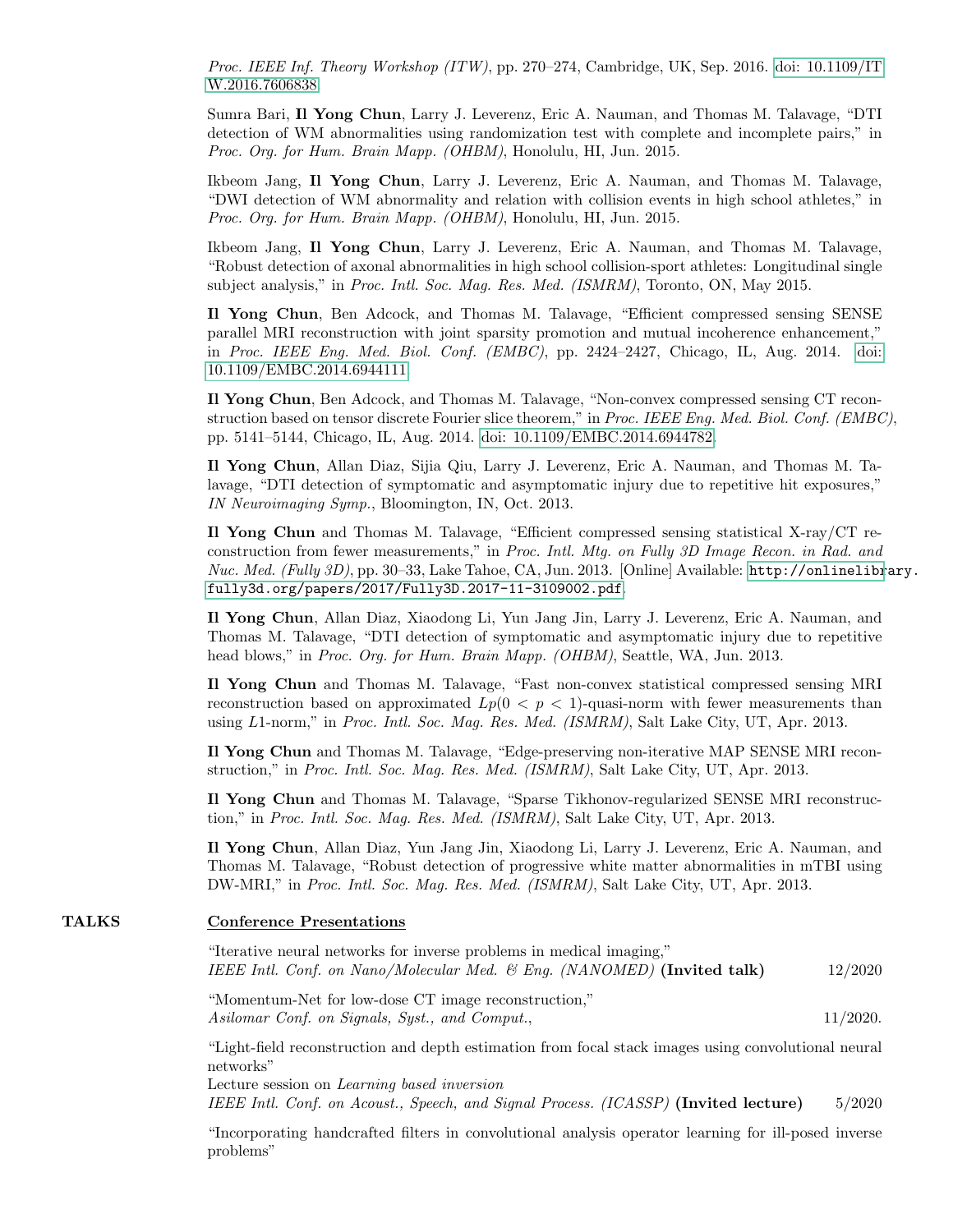| Special session on <i>Computational biomedical imaging</i><br>IEEE Intl. Workshop on Comput. Adv. in Multi-Sensor Adaptive Process. (CAMSAP) (Invited<br>poster)                                                                    | 12/2019 |  |
|-------------------------------------------------------------------------------------------------------------------------------------------------------------------------------------------------------------------------------------|---------|--|
| "BCD-Net for low-dose CT reconstruction: Acceleration, convergence, and generalization,"<br>Med. Image Compt. and Computer Assist. Interven. (MICCAI) (Selected poster)                                                             | 10/2019 |  |
| "Application of trained Deep BCD-Net to iterative low-count PET image reconstruction"<br>IEEE Nuclear Science Symp. (NSS) and Med. Imag. Conf. (MIC)                                                                                | 11/2018 |  |
| "Signal recovery using trained CNNs: Relation to compressed sensing and application to sparse-view<br>$CT$ "                                                                                                                        |         |  |
| Special session on Machine learning advances in medical imaging<br>Asilomar Conf. on Signals, Syst., and Comput. (Invited talk)                                                                                                     | 10/2018 |  |
| "Convergent iterative signal recovery using trained convolutional neural networks"<br>Special session on <i>Computational imaging and inverse problems</i><br>Annual Allerton Conf. on Commun., Control, and Comput. (Invited talk) | 10/2018 |  |
| "From convolutional analysis operator learning (CAOL) to convolutional neural network (CNN)"<br>Minisymposium on Recent advances in convolutional sparse representations<br>SIAM Conf. on Imaging Science (IS) (Invited talk)       | 6/2018  |  |
| "Deep BCD-Net using identical encoding-decoding CNN structures for iterative image recovery"<br>IEEE Image, Video, and Multidim. Signal Process. (IVMSP) Workshop                                                                   | 6/2018  |  |
| "Low-rank plus sparse tensor models for light-field reconstruction from focal stack data"<br>IEEE Image, Video, and Multidim. Signal Process. (IVMSP) Workshop                                                                      | 6/2018. |  |
| "Physics-driven deep training of dictionary-based algorithms for image reconstruction"<br>Asilomar Conf. on Signals, Syst., and Comput. (Invited talk)                                                                              | 11/2017 |  |
| "Convergent convolutional dictionary learning using adaptive contrast enhancement (CDL-ACE):<br>Application of CDL to image denoising"<br>Intl. Conf. on Sampling Theory and Appl. (SampTA)                                         | 7/2017  |  |
| "Efficient sparse-view X-ray CT reconstruction using $\ell_1$ regularization with learned sparsifying trans-<br>form"                                                                                                               |         |  |
| Intl. Mtg. on Fully 3D Image Recon. in Rad. and Nuc. Med. (Fully 3D)                                                                                                                                                                | 6/2017  |  |
| "DTI reveals persistent effects on white matter in football players with history of sports-related<br>concussion"<br>IN Neuroimaging Symp.                                                                                          | 11/2016 |  |
|                                                                                                                                                                                                                                     |         |  |
| "Optimal sparse recovery for multi-sensor measurements"<br>IEEE Inf. Theory Workshop (ITW)                                                                                                                                          | 8/2016  |  |
| "Sparsity and parallel acquisition: Optimal uniform and nonuniform recovery guarantees"<br>Workshop on Sparsity and Compressive Sensing in Multimedia (MM-SPARSE)<br>IEEE Intl. Conf. on Multimedia and Expo (ICME)                 | 7/2016  |  |
| "Robust detection of axonal abnormalities in high school collision-sport athletes: longitudinal single                                                                                                                              |         |  |
| subject analysis"<br>Intl. Soc. Mag. Res. Med. (ISMRM) (E-poster)                                                                                                                                                                   | 5/2015  |  |
| "Non-convex compressed sensing CT reconstruction based on tensor discrete Fourier slice theorem"<br>IEEE Eng. Med. Biol. Conf. (EMBC)                                                                                               | 8/2014  |  |
| "Efficient compressed sensing statistical X-ray/CT reconstruction from fewer measurements"<br>Intl. Mtg. on Fully 3D Image Recon. in Rad. and Nuc. Med. (Fully 3D)                                                                  | 6/2013  |  |
| "Robust detection of progressive white matter abnormalities in mTBI using DW-MRI"<br>Intl. Soc. Mag. Res. Med. (ISMRM) (E-poster)                                                                                                   | 4/2013  |  |

# Seminar Presentations

"AI & ML for Breaking Imaging Limits and Beyond"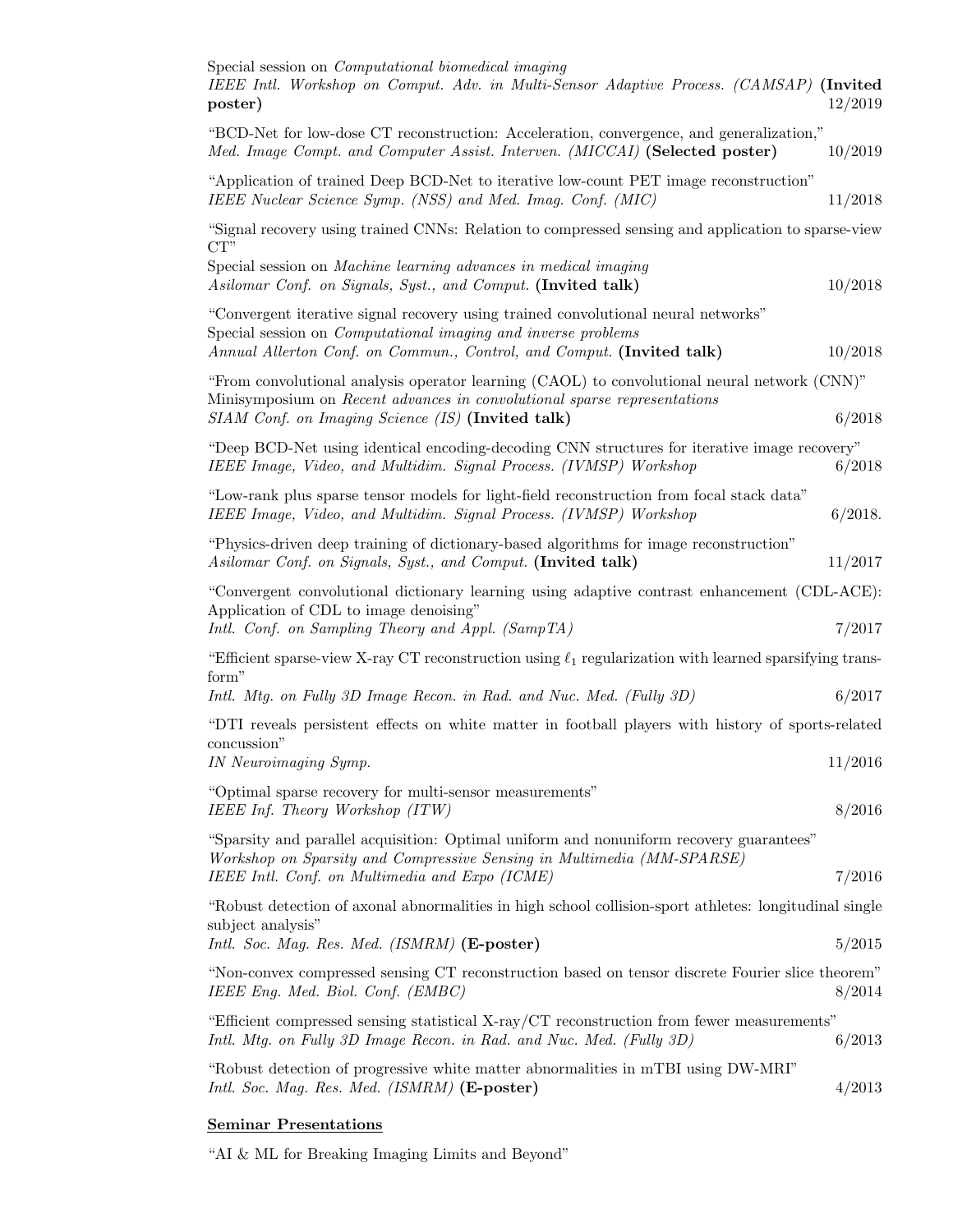|                           | AI seminar, Handong Global University (CSEE)                                                                                                                      | 11/2021            |
|---------------------------|-------------------------------------------------------------------------------------------------------------------------------------------------------------------|--------------------|
|                           | "AI & ML for Breaking Imaging Limits and Beyond"<br><i>EEE seminar</i> , Sungkyunkwan University (ICE: EEE)                                                       | 06/2021            |
|                           | "Iterative AI for breaking imaging limits"<br>ECE Colloquium Series (Eleanore Hale Wilson Lecture), the University of Minnesota (ECE) 03/2021                     |                    |
|                           | "Machine learning $\&$ AI for imaging and potential application to EM imaging"<br>Industry Advisory Board meeting, NSF Industry Univ. Cooperative Research Center | 11/2019            |
|                           | "ML $\&$ AI for breaking imaging limits"<br>ECE seminar, Michigan State University (ECE)                                                                          | 3/2019             |
|                           | "ML $\&$ AI for breaking imaging limits"<br><i>EE seminar</i> , the University of Hawai'i, Mānoa (EE)                                                             | 3/2019             |
|                           | "Breaking imaging limits via ML & AI"<br>Seminar, Shanghai Jiao Tong University (UM-SJTU JI)                                                                      | 9/2018             |
|                           | "Breaking imaging limits via ML & AI"<br>Special seminar, Ulsan National Institute of Science and Technology (ECE)                                                | 9/2018             |
|                           | "Breaking imaging limits via ML & AI"<br>Seminar, Yonsei University (CSE)                                                                                         | 8/2018             |
|                           | "Breaking imaging limits"<br>Colloquium, Ohio State University (ECE)                                                                                              | 3/2018             |
|                           | "Breaking imaging limits"<br><i>Seminar</i> , Texas Tech University (ECE)                                                                                         | 2/2018             |
|                           | "Convolutional dictionary learning using a fast block proximal gradient method"<br>Communications & Signal Processing seminars, the University of Michigan (EECS) | 4/2017             |
|                           | "Compressed sensing and parallel acquisition"<br>Communications & Signal Processing seminars, the University of Michigan (EECS)                                   | 1/2016             |
| HONORS &<br><b>AWARDS</b> | Travel Funds for Purdue Engineering Ph.D. Candidates, Purdue University                                                                                           | 11/2014            |
|                           | Travel Funds, $12^{th}$ Fully 3D                                                                                                                                  | 6/2013             |
|                           | Magna Cum Laude Merit Award, 21 <sup>st</sup> ISMRM                                                                                                               | 4/2013             |
|                           | Award of Trainee (Educational) Stipend, 21 <sup>st</sup> ISMRM                                                                                                    | 4/2013             |
|                           | Semester High Honor, Korea University                                                                                                                             | $12/2005 - 6/2007$ |
|                           | Honors Scholarship, Korea University                                                                                                                              | $2/2006 - 8/2007$  |
|                           | PROFESSIONAL Conference session chair:                                                                                                                            |                    |
| <b>EXPERIENCE</b>         | • Session: Image Recovery in Computational Imaging<br>Asilomar Conf. on Signals, Syst., and Comput.                                                               | 11/2020            |
|                           | Reviewer for the following journals:                                                                                                                              |                    |
|                           | • IEEE Transactions on Image/Signal Processing<br>• IEEE Transactions on Medical Imaging (Distinguished Reviewer, 2018-20)                                        |                    |

- IEEE Transactions on Computational Imaging
- IEEE Transactions on Cybernetics
- IEEE Signal Processing Letters
- SIAM Journal on Imaging Sciences
- $\bullet\$  Medical Physics

• Medical Image Analysis